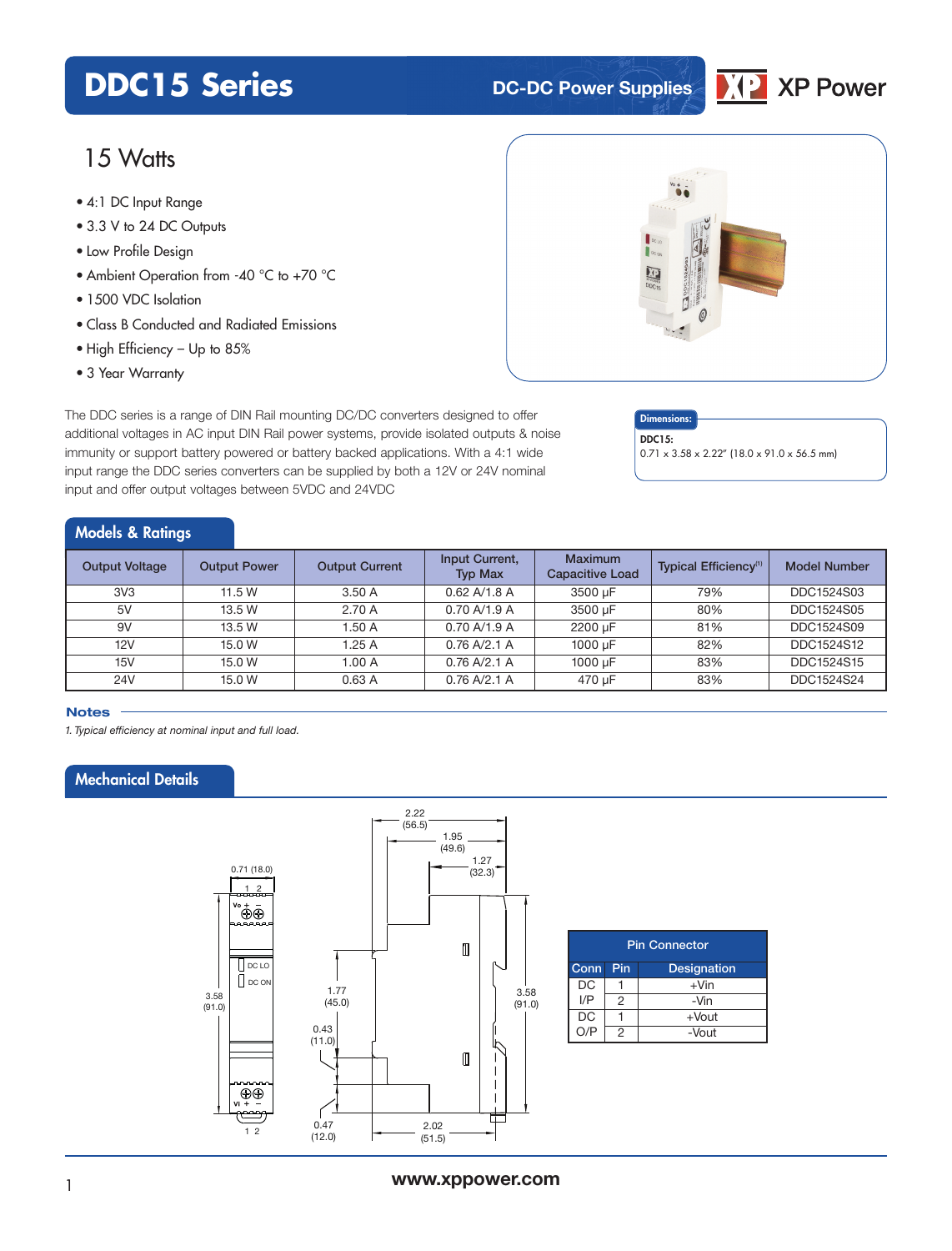## **DDC15 Series**



### Input

| Characteristic       | <b>Minimum</b>             | <b>Typical</b> | Maximum | <b>Units</b> | <b>Notes &amp; Conditions</b> |
|----------------------|----------------------------|----------------|---------|--------------|-------------------------------|
| Input Voltage Range  |                            |                | 36      | <b>VDC</b>   |                               |
| Input Current        |                            |                |         |              | See Models and Ratings table  |
| Inrush Current       |                            |                | 20      |              | at 36 V                       |
| Input Filter         | Pi type                    |                |         |              |                               |
| Undervoltage Lockout | On at $>8.5$ V             |                |         |              |                               |
| Input Surge          |                            |                | 40      | <b>VDC</b>   | No Damage                     |
| Input Protection     | T3.0A/63 VDC Internal Fuse |                |         |              |                               |

#### **Output** Characteristic Minimum Typical Maximum Units Notes & Conditions Output Voltage **5** 24 V See Models and Ratings table Output Voltage Trim **See Models and Ratings table** See Models and Ratings table Initial Set Accuracy **0** 0  $\overline{t}$   $\overline{t}$   $\overline{t}$   $\overline{t}$   $\overline{t}$   $\overline{t}$  % Minimum Load 0 0 0 A No minimum load required Start Up Delay ms 30 ms Start Up Rise Time 2 ms Line Regulation ±1 % Load Regulation  $\pm 1.5, \pm 1$  % 3V3 model, other models Transient Response **1998** Transient Response **1998** Construction Recovery to within 1% in <1 ms for a 50% load change at 0.25  $A$ / $\mu$ s rate Ripple & Noise **100** mV pk-pk 20 MHz bandwidth Short Circuit Protection **Trip & Restart (hiccup mode), auto recovery** Overload Protection 110 165 % Trip & Restart (hiccup mode) Overvoltage Protection 115 135 % Of nominal output voltage Temperature Coefficient **12 and 12 and 13 and 13 and 13 and 14 and 14 and 14 and 15 and 16 and 16 and 16 and 16 and 16 and 16 and 16 and 16 and 16 and 16 and 16 and 16 and 16 and 16 and 16 and 16 and 16 and 16 and 16 and 1**

### **General**

| Characteristic             | <b>Minimum</b> | <b>Typical</b> | <b>Maximum</b> | <b>Units</b>  | <b>Notes &amp; Conditions</b> |
|----------------------------|----------------|----------------|----------------|---------------|-------------------------------|
| Efficiency                 |                | 82             |                | %             | See Models and Ratings table  |
| Isolation                  | 1500           |                |                | <b>VDC</b>    | Variable                      |
| <b>Switching Frequency</b> | 150            |                | 300            | kHz           |                               |
| Power Density              |                |                | 2.7            | $W/in^3$      |                               |
| Mean Time Between Failure  | 990            |                |                | kHrs          | MIL-HDBK-217F, +25 °C GB      |
| Weight                     |                | 0.143(65.0)    |                | Ib(g)         |                               |
| DC ON Indicator            | 90             |                |                | %             | Of nominal voltage. Green LED |
| DC Low Indicator           | 70             |                | 90             | $\frac{0}{0}$ | Of nominal voltage. Red LED   |

## **Environmental**

| Characteristic               | <b>Minimum</b>                                                                                   | <b>Typical</b> | Maximum | <b>Units</b> | <b>Notes &amp; Conditions</b> |
|------------------------------|--------------------------------------------------------------------------------------------------|----------------|---------|--------------|-------------------------------|
| <b>Operating Temperature</b> | $-40$                                                                                            |                | $+70$   | °C           | See derating curve            |
| Storage Temperature          | $-55$                                                                                            |                | $+85$   | °C           |                               |
| Humidity                     |                                                                                                  |                | 95      | %RH          | Non-condensing                |
| <b>Operating Altitude</b>    |                                                                                                  |                | 4850    | m            |                               |
| Cooling                      | Natural convection                                                                               |                |         |              |                               |
| Shock                        | $\pm 3$ shocks in each plane, total 36 shocks of 15 q : 11 ms halfsine. Conforms to EN60068-2-27 |                |         |              |                               |
| Vibration                    | 10-500 Hz at 2 g sweep and endurance at resonance in all 3 planes. Conforms to EN60068-2-6       |                |         |              |                               |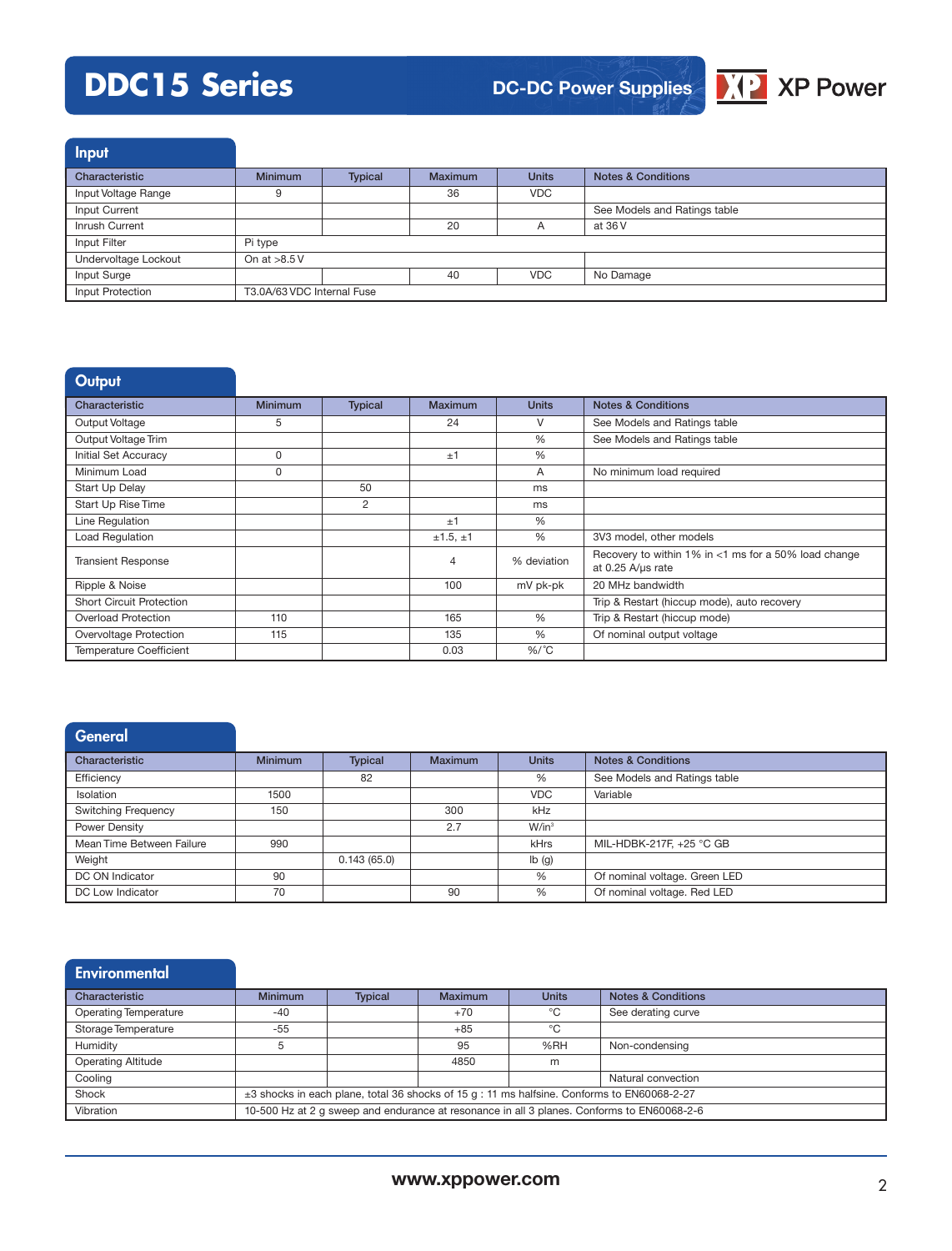# **DDC15 Series**



## EMC: Emissions

| Phenomenon | Standard | <b>Test Level</b> | Criteria | <b>Notes &amp; Conditions</b> |
|------------|----------|-------------------|----------|-------------------------------|
| Conducted  | EN55022  | Class B           |          |                               |
| Radiated   | EN55022  | Class B           |          |                               |

## EMC: Immunity

| Phenomenon             | <b>Standard</b> | <b>Test Level</b>    | Criteria | <b>Notes &amp; Conditions</b> |
|------------------------|-----------------|----------------------|----------|-------------------------------|
| <b>ESD Immunity</b>    | EN61000-4-2     | 6 kV                 | A        | Contact                       |
|                        |                 | 8 kV                 |          | Air Discharge                 |
| Radiated Immunity      | EN61000-4-3     | 10 V/m               | A        |                               |
| EFT/Burst              | EN61000-4-4     | 2                    | A        |                               |
| Surges                 | EN61000-4-5     | Installation class 3 | A        |                               |
| Conducted              | EN61000-4-6     | 10V                  | A        |                               |
| <b>Magnetic Fields</b> | EN61000-4-8     |                      | A        |                               |
|                        |                 | Dip: 30%, 10 ms      | A        |                               |
| Dips and Interruptions | EN55024         | Dip: 60%, 100 ms     | B        |                               |
|                        |                 | Dip: 100%, 5000 ms   | B        |                               |

## **Safety Approvals**

| <b>Safety Agency</b> | <b>Safety Standard</b> | <b>Notes &amp; Conditions</b> |
|----------------------|------------------------|-------------------------------|
| UL                   | UL508                  | Industrial Control Equipment  |
| <b>TUV</b>           | EN60950-1 +A2:2013     | Information Technology        |
| CB                   | IEC60950-1 +A2:2013    | Information Technology        |

## **Application Notes**

#### **Derating Curves**